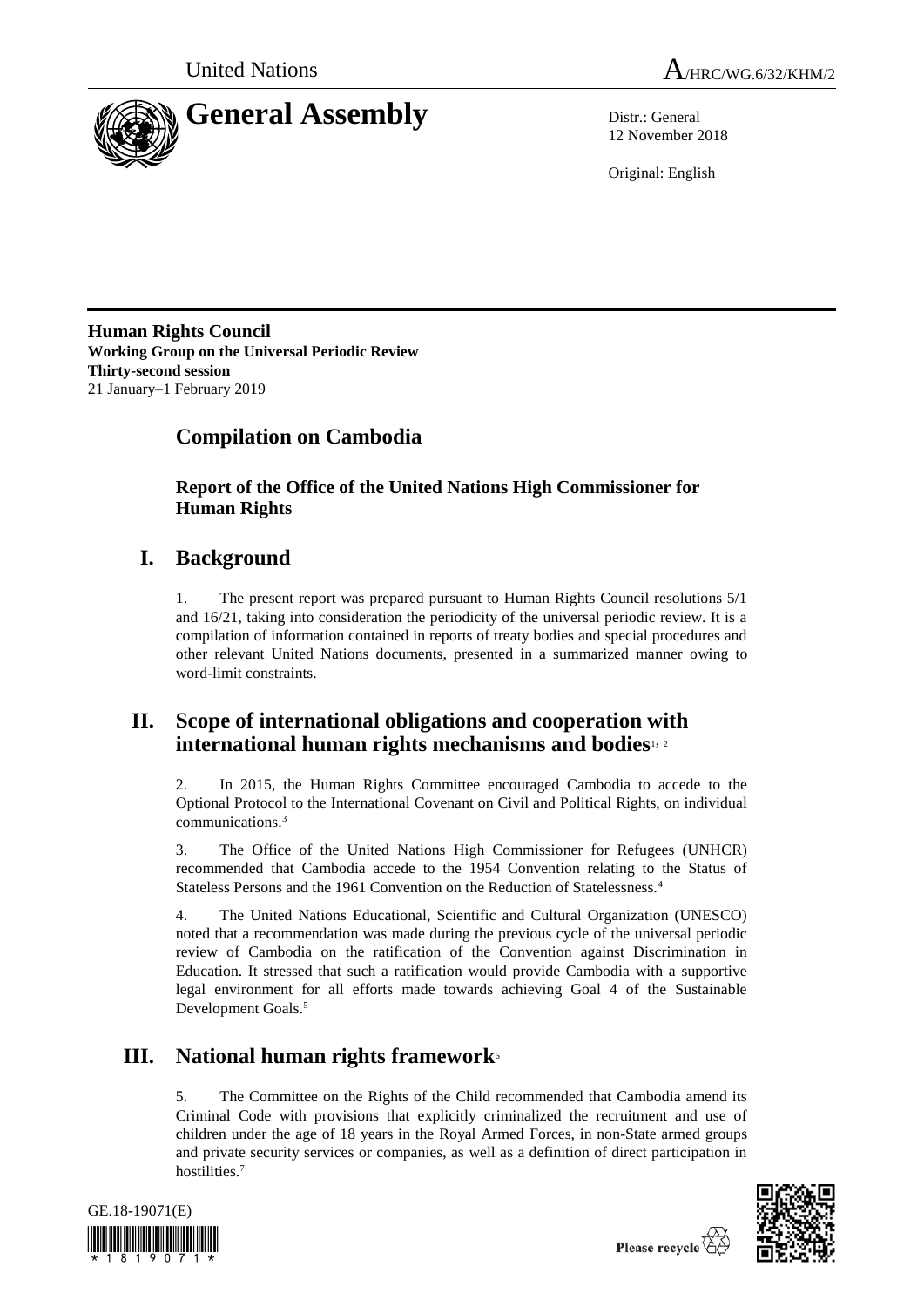6. The same Committee was concerned about the delay in establishing an independent national human rights institution in line with the principles relating to the status of national institutions for the promotion and protection of human rights, to regularly monitor progress in the fulfilment of children's rights under the Optional Protocol to the Convention on the Rights of the Child on the involvement of children in armed conflict and to receive and address complaints from children.<sup>8</sup>

7. The Secretary-General noted that the legal and institutional framework in Cambodia had undergone some notable changes during the period under review. New laws coming into force contained provisions that could potentially restrict the freedoms of expression, association and assembly, particularly the Law on Associations and Non-Governmental Organizations, the long-awaited Trade Union Law and the Telecommunications Law.<sup>9</sup>

8. The Special Rapporteur on the situation of human rights in Cambodia recommended to repeal provisions of the Criminal Code that could be used to restrict the freedoms of expression, assembly and association in order to achieve greater compatibility with international human rights standards, decriminalizing offences such as defamation.<sup>10</sup>

## **IV. Implementation of international human rights obligations, taking into account applicable international humanitarian law**

#### **A. Cross-cutting issues**

#### **1. Equality and non-discrimination**<sup>11</sup>

9. The Human Rights Committee was concerned about reports of discriminatory and violent acts perpetrated against ethnic Vietnamese persons and recommended that Cambodia strengthen its efforts to combat racist attacks against such persons and consider developing a national action plan against racial discrimination.<sup>12</sup>

10. The Human Rights Committee was concerned that article 950 of the Civil Code provided that a woman should not remarry until 120 days had elapsed from the day of the dissolution or annulment of her previous marriage. It was also concerned about a directive issued by the Ministry of Foreign Affairs restricting the right to marriage between foreign men and Cambodian women on the basis of the men's age and income. It therefore recommended that Cambodia repeal provisions that discriminated on the basis of sex, age and income regarding marriage.<sup>13</sup>

11. The same Committee was also concerned about reports of discrimination against lesbian, gay, bisexual and transgender persons, in particular in employment and health-care settings. It noted with concern the lack of legislation expressly prohibiting discrimination on the grounds of sexual orientation or gender identity.<sup>14</sup>

#### **2. Development, the environment, and business and human rights**<sup>15</sup>

12. The United Nations country team stressed that Cambodia had experienced significant deforestation and forest degradation in recent years, the main causes of which included conversion to commercial agriculture, mining, economic and social land concessions, legal and illegal settlements and farmland, large-scale infrastructure and hydropower development, road construction, legal and illegal logging, fuelwood harvesting and forest fires.<sup>16</sup>

13. The Special Rapporteur on the situation of human rights in Cambodia highlighted issues with resettlement and compensation packages offered to persons and communities displaced by land concessions, including the adequacy of compensation and the appropriateness of relocation sites. She stressed that more needed to be done to ensure that compensation packages were fully understood by potential recipients and that all land disputes were resolved through a process free from threats, violence and intimidation.<sup>17</sup>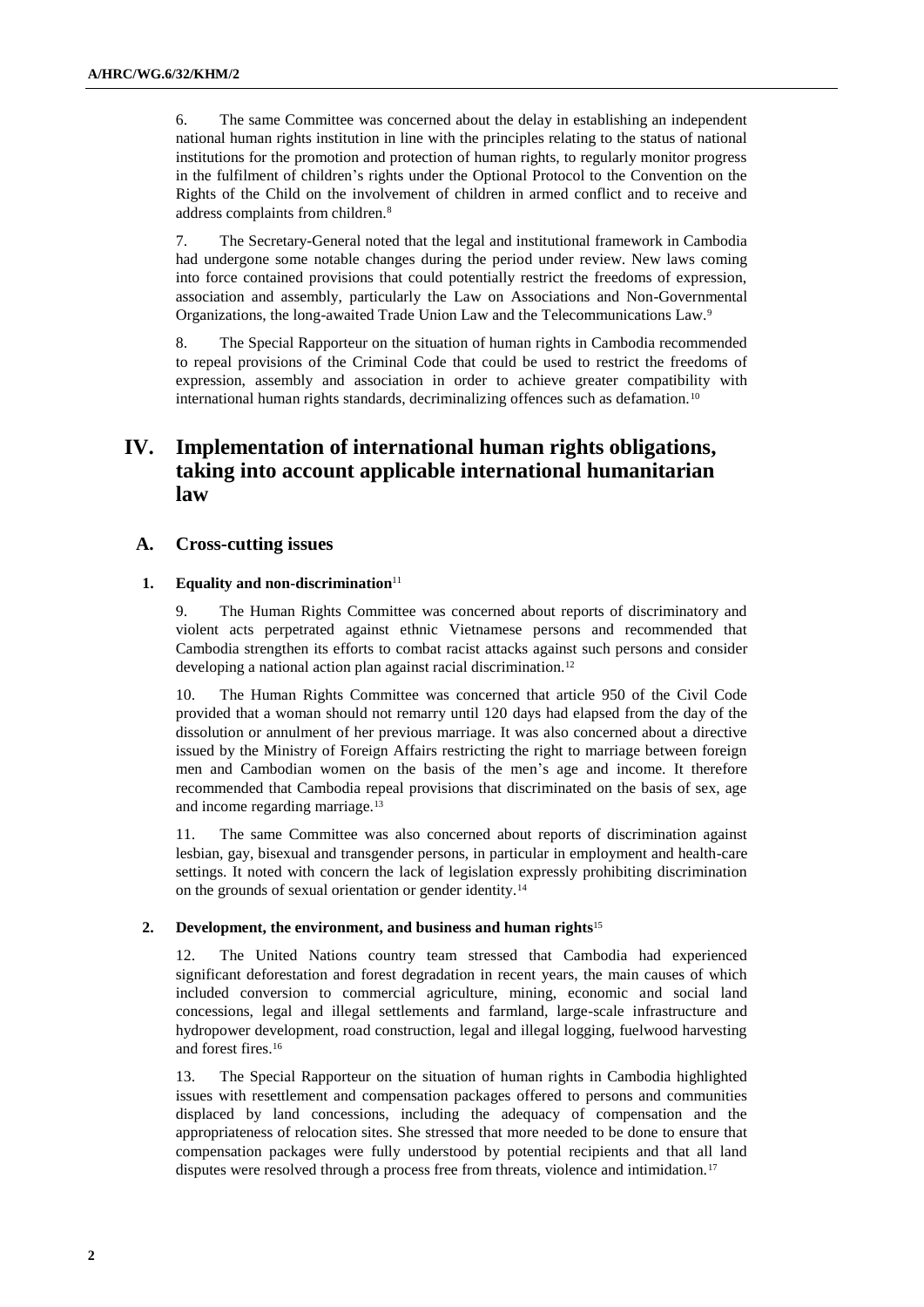14. The United Nations country team indicated that business enterprises continued to have an important role in promoting the economic growth of Cambodia, which could affect the enjoyment of human rights, such as land and housing rights, rights in the workplace and gender equality, among other rights. That highlighted the Government's role to protect human rights.<sup>18</sup>

## **B. Civil and political rights**

#### **1. Right to life, liberty and security of person**

15. The Human Rights Committee was concerned about reports of several deaths, many injuries and one enforced disappearance following repression by the security forces during various demonstrations in Phnom Penh. It recommended that Cambodia increase its efforts to systematically provide training to all security forces, including municipal security guards, on the use of force, especially in the context of demonstrations, taking due account of the Basic Principles on the Use of Force and Firearms by Law Enforcement Officials.<sup>19</sup>

16. The same Committee was also concerned about reports of torture and ill-treatment of detainees by law enforcement personnel, especially in the context of police custody and for the purpose of obtaining confessions. It recommended that Cambodia establish an independent complaints mechanism with the authority to investigate all reported allegations of and complaints about acts of torture and ill-treatment. It was recommended that Cambodia should ensure that the alleged perpetrators of those crimes were prosecuted and that the victims were adequately compensated. It stressed that Cambodia should take the steps necessary to ensure that confessions obtained under torture or ill-treatment were inadmissible in court in all cases, in accordance with its national legislation and article 14 of the Covenant.<sup>20</sup>

#### **2. Administration of justice, including impunity, and the rule of law**<sup>21</sup>

17. The Human Rights Committee was concerned about reports that no one had been held accountable for the extrajudicial killings, allegedly mainly perpetrated by the army, police and gendarmerie, in Cambodia since the 1991 Paris Peace Agreements. It recalled that Cambodia had an obligation to investigate all cases of past human rights violations, prosecute the perpetrators and, where appropriate, punish them and provide compensation to the families of the victims.<sup>22</sup>

18. The same Committee was also concerned about reports that high-ranking officials of Cambodia had repeatedly made statements that interfered with the functioning and independence of the Extraordinary Chambers in the Courts of Cambodia, and that the statements indicated the reluctance of Cambodia to prosecute additional suspects of crimes perpetrated during the Khmer Rouge regime. The Committee recommended that Cambodia should take steps to protect the full independence of the Extraordinary Chambers and cooperate with it in the fulfilment of its functions.<sup>23</sup>

19. The Secretary-General stated that a number of judicial actions taken against the opposition and civil society organizations reflected structural deficiencies in the law enforcement and judicial institutions that had long been highlighted by human rights mechanisms, including the independence of the judiciary, lack of procedural guarantees resulting in overreliance on pretrial detention, weak evidentiary bases for convictions, and impunity. A growing number of "Facebook cases" were being tracked in which postings on social media were being used as evidence of the commission of crimes.<sup>24</sup>

20. In view of the dramatic increase in prison overcrowding (due in part to the anti-drug campaign), the Special Rapporteur urged the Government to reconsider its plans to increase the use of non-custodial sentencing in those situations in which it was deemed appropriate. The Special Rapporteur also encouraged the Government to promote the use of the pretrial detention form to ensure appropriate reflection by judges on whether such detention was appropriate.25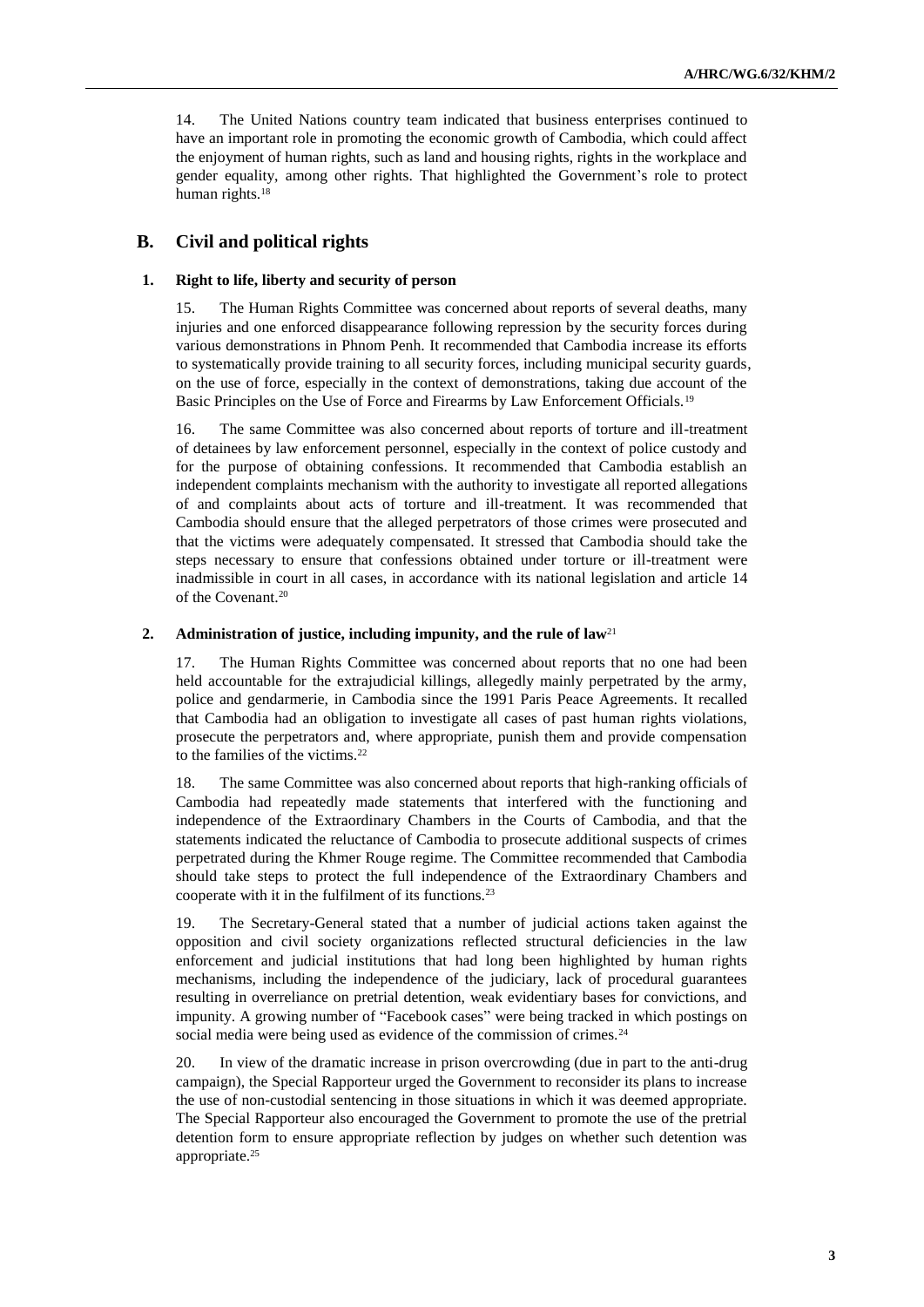#### **3. Fundamental freedoms and the right to participate in public and political life**<sup>26</sup>

21. The Human Rights Committee was concerned about reports of killings of journalists, human rights defenders and other civil society actors. It was also concerned about reports of harassment and intimidation of journalists, human rights defenders, trade union workers, land and environmental activists and other civil society actors, and members of the political opposition, who continued to be prosecuted for their activities, in particular through the criminalization of defamation and other vaguely formulated offences.<sup>27</sup>

22. UNESCO urged the Government to investigate the cases of murdered journalists, and to voluntarily report to it on the status of judicial follow-up.<sup>28</sup>

23. The Special Rapporteur noted with concern that, on 3 September 2017, Kem Sokha, leader of the Cambodia National Rescue Party, was arrested on grounds of seeking to overthrow the Government in a foreign-backed so-called colour revolution. Those were based on comments that he made in Australia in 2013 about his grass-roots political strategy to challenge the current Government. Despite the passage of time, as the comments were still available online, this was deemed in flagrante delicto, and in accordance with internal rules of procedure, the National Assembly allowed the case to proceed without the need to lift his parliamentary immunity. Mr. Kem Sokha was subsequently charged with conspiracy with a foreign power in "fomenting hostilities or acts of aggression against Cambodia". He remained in pretrial detention as of August 2018, with restricted visitors.<sup>29</sup> The Special Rapporteur was refused permission to meet with him in March 2018.<sup>30</sup>

24. The Special Rapporteur stated that Mr. Kem Sokha had been subsequently released under judicial supervision in September 2018 with conditions essentially amounting to house arrest. The charges against him remained.<sup>31</sup>

25. The Working Group on Arbitrary Detention concluded that Mr. Kem Sokha's deprivation of liberty was arbitrary as it resulted from the exercise of his rights to freedom of opinion and expression, and the right to take part in the government of his country and the conduct of public affairs. The Working Group was also of the view that Mr. Kem Sokha's arrest and detention was politically motivated. The source presented ample evidence, which was not contested by the Government, of the arrest, detention, prosecution and conviction of political opponents in what appeared to be an escalating trend in Cambodia of suppression of criticism of the Government ahead of the National Assembly election in July 2018. The Working Group noted that Mr. Kem Sokha's prosecution was taking place against a background of the dissolution of his party, the Cambodia National Rescue Party, and of amendments to laws that placed restrictions on political parties and allowed for their dissolution in a broader range of circumstances.<sup>32</sup>

26. The Special Rapporteur stated that national elections, until the 2018 elections, had been steadily improving in terms of compliance with international human rights standards and Cambodian laws. She noted with concern that the 2018 elections represented a departure from previous trends due to the dissolution of the former main opposition party and the banning of senior members of the former opposition from political activity for five years. She stressed that that called into question the genuineness of those elections, as stipulated in article 25 of the International Covenant on Civil and Political Rights. The redistribution of seats from the former opposition to other parties, particularly at the commune level, raised very serious concerns about respect for the right to take part in the conduct of public affairs through freely chosen representatives as it had effectively disenfranchised a significant proportion of citizens, including in the Senate.<sup>33</sup>

27. The Special Rapporteur also expressed concern about the use of law (on associations and non-governmental organizations, on the election of members of the National Assembly, on trade unions and on peaceful demonstrations) to restrict debate and the targeting of media, political opponents, civil society organizations and individuals, including through a wide range of criminal charges, had shrunk the democratic space and stymied serious political debate, essential factors for the enjoyment of the right to take part in the conduct of public affairs.<sup>34</sup>

28. The Special Rapporteur strongly encouraged the expansion of democratic space so that civil society organizations, human rights defenders and political activists, including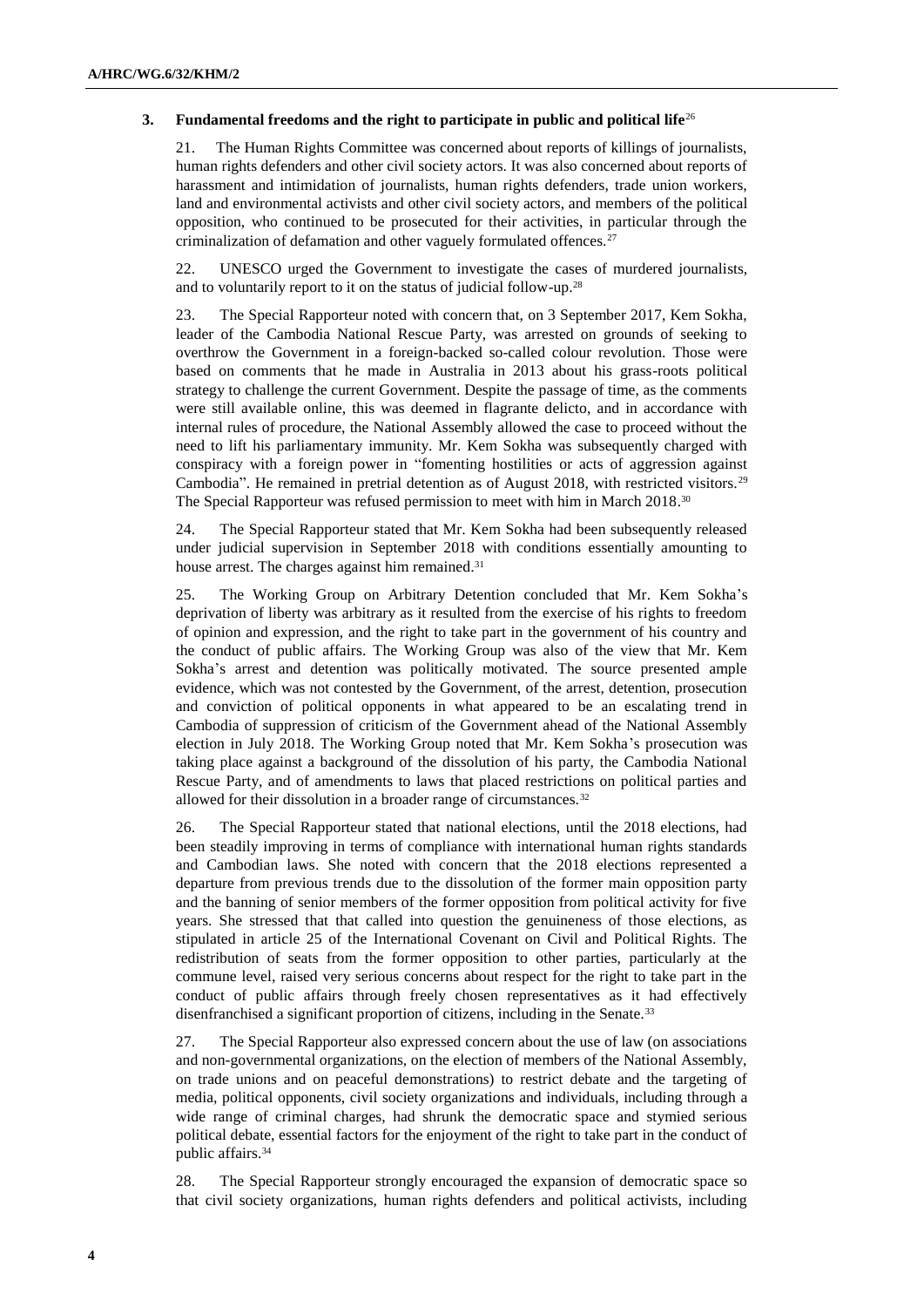members of the former Cambodia National Rescue Party, could actively and openly participate in inclusive political debate. She called for the unconditional release of Mr. Kem Sokha; the lifting of the ban on the 118 former senior members of the Cambodia National Rescue Party; the alignment of laws and regulations, such as the Law on Associations and Non-Governmental Organizations, the Law on Political Parties and the lese-majesty provision, with international standards; reform of the National Election Committee to ensure and maintain its independence from politics; and the lifting of restrictive measures on the activities of civil society organizations, such as the circular of 2 October 2017 requiring prior notification for activities of civil society organizations.<sup>35</sup>

29. The Special Rapporteur recommended that utmost priority should be given to building a culture in which criticism, within reasonable bounds, was not only permitted but accepted and encouraged as indispensable to maintaining peace and development in the short and long term; in which the separation of powers between organs of Government and the separation of State and the ruling party was respected and cherished; and in which the possibility of a peaceful change of Government from one party to another through genuine elections was accepted as the norm rather than resisted.<sup>36</sup>

30. While dealing with a case involving the arrest and detention of five Cambodian nationals who were current and former members of the Cambodian Human Rights and Development Association, the Working Group on Arbitrary Detention considered that the targeting of the Association's members for having provided legitimate legal advice and other assistance to a woman — who was herself the potential victim of abuse of authority — violated the right to freedom of association under article 22 of the International Covenant on Civil and Political Rights.<sup>37</sup>

#### **4. Prohibition of all forms of slavery**<sup>38</sup>

31. The Human Rights Committee recommended that Cambodia intensify and better coordinate its efforts to combat trafficking in persons and should also consider establishing a central, authoritative agency responsible for combating human trafficking, by systematically and vigorously investigating and prosecuting perpetrators. In addition, the State party should guarantee adequate protection, reparation and compensation to victims, including rehabilitation.<sup>39</sup>

32. The Committee on the Rights of the Child urged the State party to revise the Law on the Suppression of Human Trafficking and Sexual Exploitation, and to bring it into full compliance with articles 2 and 3 of the Optional Protocol to the Convention on the Rights of the Child on the sale of children, child prostitution and child pornography, by properly defining and criminalizing all forms of the sale of children and child pornography.<sup>40</sup>

### **C. Economic, social and cultural rights**

#### **1. Right to work and to just and favourable conditions of work**<sup>41</sup>

33. The United Nations country team noted that, in 2017, the Government had introduced improved social protection for workers and a lump-sum payment scheme for pregnant workers and had raised the minimum wage for workers in the textile and footwear industries by 11 per cent in 2018. It also noted that the Government had suspended the drafting of a controversial bill on labour dispute resolution. Despite all those efforts, the living conditions of people working in factories, particularly women, were still poor and net salaries low. Sexual harassment at the workplace continued to be a serious problem, which undermined women's rights and women's participation in the economy.<sup>42</sup>

#### **2. Right to social security**<sup>43</sup>

34. The United Nations country team noted that the Government had adopted the National Policy Framework for Social Protection 2016–2025, a long-term road map focusing on social assistance and social security. The Framework aimed to harmonize, concentrate and strengthen existing schemes or programmes in order to increase the effectiveness, transparency and consistency of the social protection system. In addition, it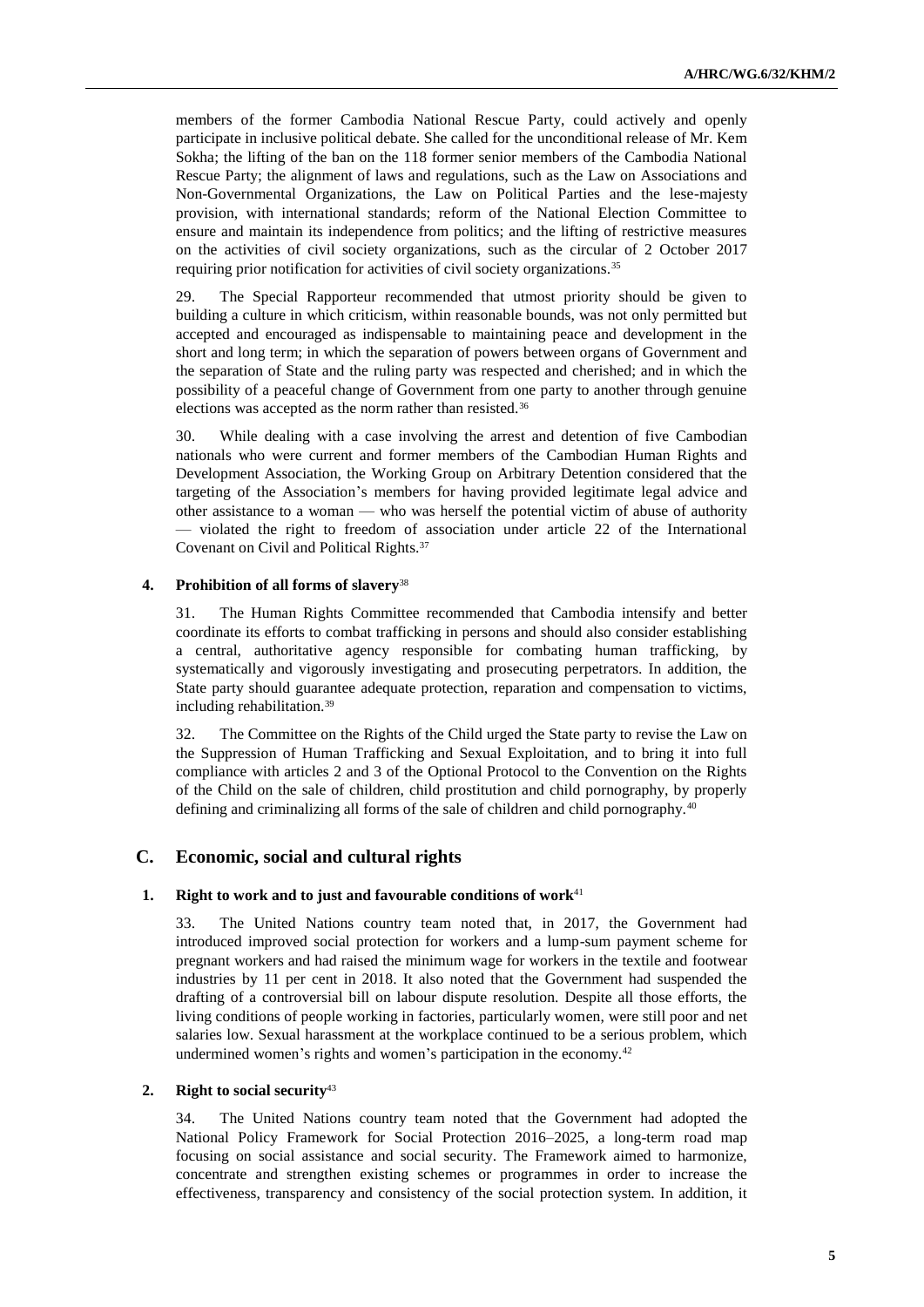sought to expand the coverage of the social safety network to all citizens. However, gaps existed between policies and their implementation, which manifested themselves in limited access to social protection schemes by vulnerable groups. The United Nations country team encouraged the Government, in furtherance of the Framework, to ensure institutional capacity and to allocate sufficient resources for its implementation.<sup>44</sup>

#### **3. Right to an adequate standard of living**<sup>45</sup>

35. The Secretary-General stated that housing and land disputes continued to be the root cause of most protests and human rights violations in the country, such as infringements of the rights to freedom of expression, association, peaceful assembly and movement, and violations of economic, social and cultural rights, including of indigenous peoples.<sup>46</sup>

36. The United Nations country team indicated that, in 2016, Cambodia had graduated to the status of lower middle-income country. Economic growth had continued at high levels of almost 7 per cent and poverty had continued to decline, although almost a third of the population was still living near the poverty line and risked slipping back into poverty. The benefits of development were not enjoyed equally across all sectors of society and profound challenges remained, including persistent income inequality, an urban/rural divide and vulnerabilities to minor shocks.<sup>47</sup>

37. Given the dramatic economic development and progress in Cambodia, the Special Rapporteur on the situation of human rights in Cambodia noted that it was now timely to focus on securing the Sustainable Development Goals and developing action plans with concrete targets to ensure that all Cambodians could equally share the benefits of that development.<sup>48</sup>

#### **4. Right to health**<sup>49</sup>

38. The United Nations country team stressed that the development efforts of Cambodia were reflected in some important health outcomes, such as the significant decline in child mortality rates and the early achievement of the related Millennium Development Goals. Cambodia was one of the 10 fast-track countries in the Partnership for Maternal, Newborn and Child Health. Its HIV response over the past two decades had been highly successful and had resulted in the decline of HIV prevalence in the adult general population aged between 15 and 49 to 0.6 per cent in 2016. However, health outcomes varied according to socioeconomic status and location. For example, children in the poorest quintile had three times greater risk of death before turning 5 than those in the richest quintile.<sup>50</sup>

39. The United Nations country team encouraged the Government (a) to expand the social health protection and prepayment mechanisms and increase national funding for health, in order to alleviate the health burden on households and the high out-of-pocket expenditure on health care and achieve the progressive realization of the right to health and Goal 3 of the Sustainable Development Goals; (b) to increase national financial investment, including in collaboration with the private sector, in innovative, people-centred, evidencebased sustainable interventions for HIV prevention, treatment, care and support programmes so as to reach the national goal of ending AIDS as a public health threat by 2025; (c) to implement the recommendations from the 2015 National Conference on People in Street Situations with support from the United Nations country team.<sup>51</sup>

#### **5. Right to education**<sup>52</sup>

40. UNESCO stated that Cambodia should be encouraged to ensure universal, compulsory and free basic education by taking effective targeted inclusive measures for vulnerable groups, such as persons with disabilities and child labourers, and progressively realize 12 years of free education.<sup>53</sup>

41. The United Nations country team indicated that the Ministry of Education, Youth and Sport had worked to secure near universal primary enrolments. However, secondary education drop-out rates were high. Gender disparities still existed at the secondary level, often as a result of food insecurity and poverty, and were very high at the tertiary level. In recent sectoral trends analysis, it was apparent that more girls than boys completed primary, lower and upper secondary school; and for tertiary education, while there appeared to be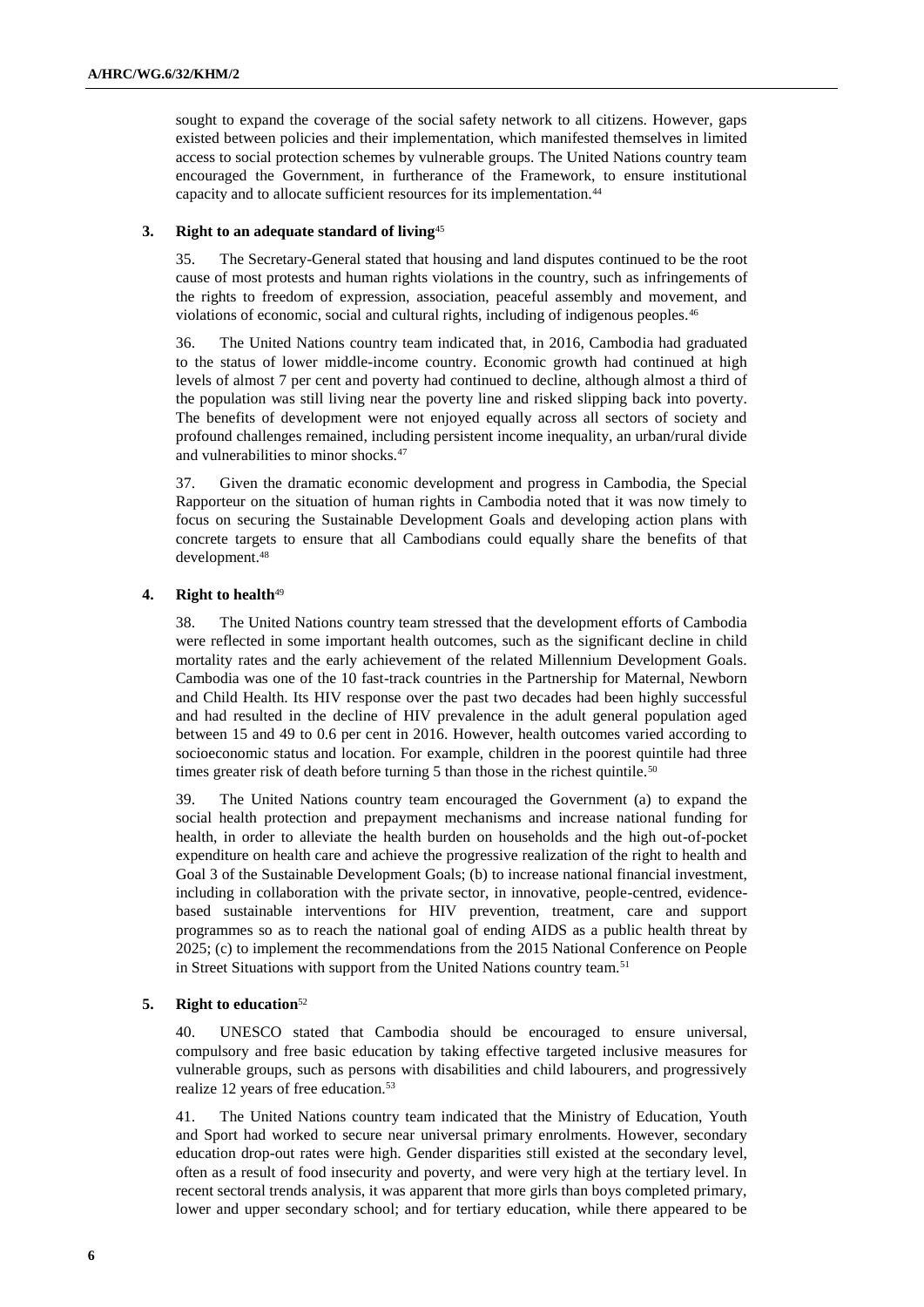gender parity in the pursuit of associate and bachelor degrees, there were far fewer females pursuing advanced degrees. For example, only 22 per cent of students enrolled on master degree programmes in 2016/17 were female. Girls from HIV-affected households were more likely to have missed school compared with girls from non-affected households.<sup>54</sup>

42. The United Nations country team encouraged the Government to make stronger efforts to address school drop-out rates, to assist boys to complete primary, lower and upper secondary education and to improve the access of young women to secondary and tertiary education, including through analysing the root causes of such limited access, such as the quality of education, the cost of education for families, job prospects and the level of vocational training available.<sup>55</sup>

### **D. Rights of specific persons or groups**

#### **1. Women**<sup>56</sup>

43. The Special Rapporteur on the situation of human rights in Cambodia noted with concern that violence against women and gender-based violence continued to be a problem. She stressed that there was no evidence of greater use being made of legal provisions. She was particularly concerned that many victims of violence chose to engage in informal mediation and return to live with the alleged perpetrator.<sup>57</sup>

44. The Human Rights Committee, while noting the efforts of Cambodia to combat violence against women at the legislative and policy levels, was concerned about the low number of prosecutions and convictions for gender-based violence. It noted with regret the lack of information provided by Cambodia regarding reparations granted to victims of crimes of sexual violence committed during the Khmer Rouge regime, and the lack of information on the evaluation of the results of the National Action Plan to Prevent Violence against Women. It recommended that Cambodia ensure that cases of domestic and sexual violence were thoroughly investigated, perpetrators were prosecuted and victims were adequately compensated. The country should also provide mandatory training on the prosecution of cases of gender-based violence for law enforcement and judicial officers and facilitate victims' access to justice.<sup>58</sup>

45. The United Nations country team noted with concern that the Law on the Prevention of Domestic Violence and the Protection of Victims had resulted in a limited number of protection orders for victims and a lack of prosecutions. A lack of gender sensitivity among law enforcement and judicial personnel when dealing with victims of sexual assaults and crimes had resulted in a culture of silence and very few cases reached the courts.<sup>59</sup>

46. The United Nations country team noted that gender stereotyping, particularly within the family, but also in schools, communities, workplaces and the media, remained common in Cambodia. The tradition in the Chbab Srey, the code that outlined ways in which girls and women should behave, restricted women in the equal exercise of their rights, limited choices and influenced decisions. Despite some improvements in women's participation in the civil service, politics and decision-making over the past two decades, women continued to be largely underrepresented.<sup>60</sup>

#### **2. Children**<sup>61</sup>

47. The Committee on the Rights of the Child was concerned about reports that children in uniforms might have been present during the conflict along the Cambodian-Thai border. It urged Cambodia to ensure that no children wearing uniforms were present along the Cambodian-Thai border and to provide those who may have been involved in armed conflict with appropriate assistance for their physical and psychological recovery and their social reintegration.<sup>62</sup> While taking note of the information provided by the delegation regarding the status of the draft juvenile justice law, the Human Rights Committee was concerned about the absence of a juvenile justice system and the fact that children were often subject to the same procedures as adults. It was also concerned about the failure to ensure that minors were detained separately from adults. It recommended that Cambodia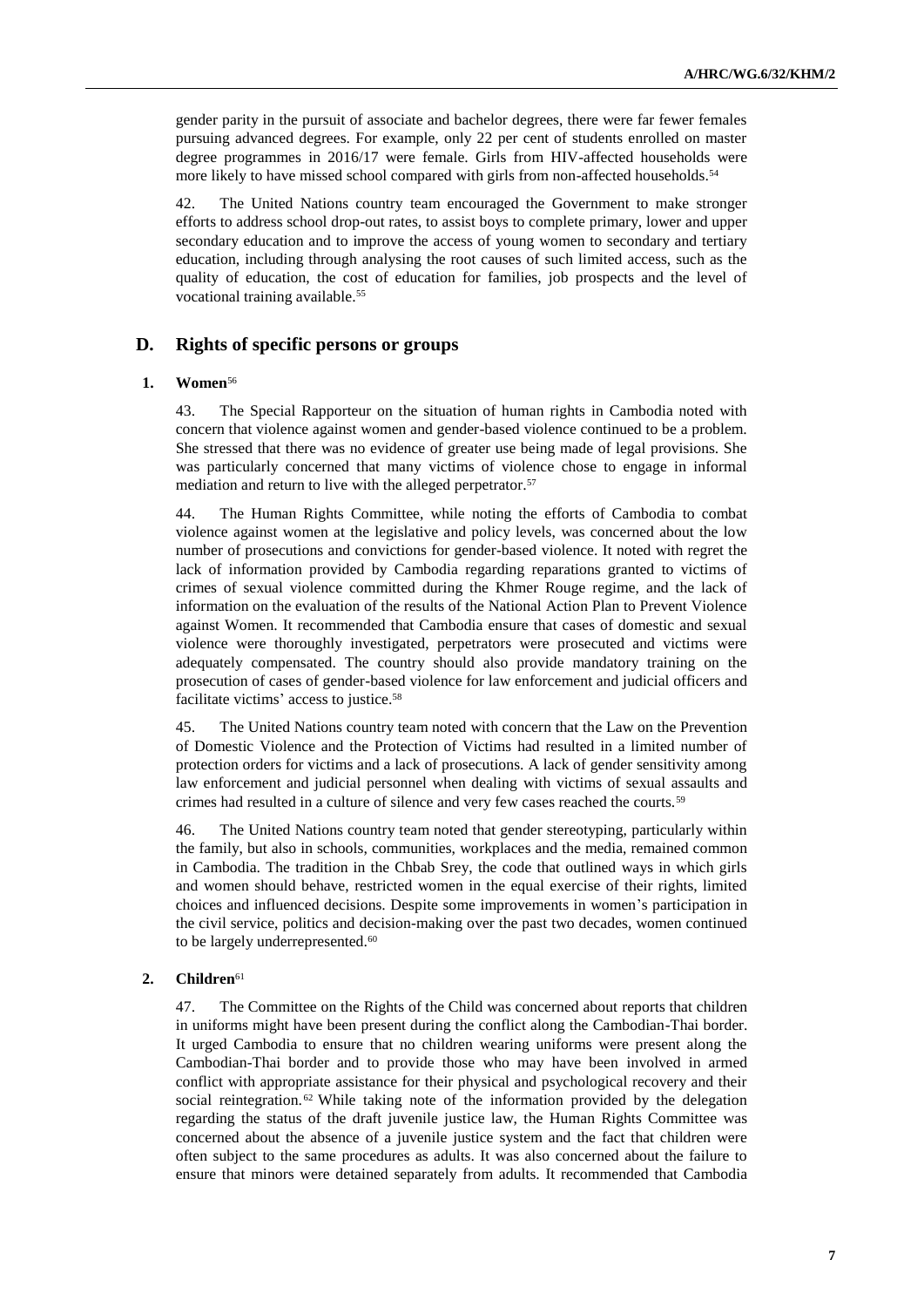take measures to establish a comprehensive juvenile justice system in order to ensure that juveniles were treated in a manner commensurate with their age.<sup>63</sup>

48. The same Committee expressed its concern about (a) reports of continued sexual exploitation of children in the context of travel and tourism in various areas of the State party, especially in rural areas; (b) the so-called orphanage tourism, which seemed to be a growing phenomenon in which children in institutions and orphanages were being exposed to sexual exploitation by foreigners, such as tourists and volunteer workers. It urged Cambodia to pursue its efforts to prevent child sex tourism and orphanage tourism and to protect children from becoming victims by strengthening its regulatory framework and awareness-raising measures, including in rural areas, and to take all necessary measures to ensure that all cases of child sex tourism and orphanage tourism were investigated and that alleged perpetrators were prosecuted and duly sanctioned.<sup>64</sup>

49. The United Nations country team expressed concern that 19 per cent of Cambodian children aged between 5 and 17 were economically active and that progress had been limited in attaining indicators and targets on child labour. 65

50. UNESCO stated that the magnitude of child labour in the country needed to be addressed and Cambodia should be encouraged to adopt special and positive measures facilitating their reinsertion into the education system.<sup>66</sup>

51. The Special Rapporteur on the situation of human rights in Cambodia remained concerned that security forces and families were taking juveniles to drop-in and rehabilitation centres, and to residential care institutions. While that could be a consequence of the anti-drug campaign, there were worrying reports that children with serious disabilities were being detained in those facilities, although they had no history of drug or substance dependency. This situation emphasized the need for comprehensive social and child protection systems in Cambodia and appropriately trained social workers in all communes. However, it also raised issues of comprehensive support for children with disabilities and their families.<sup>67</sup>

52. While acknowledging progress with the rolling out of the multilingual education plan of action, the Special Rapporteur expressed concern about the situation of children from indigenous and ethnic minority groups, including children of Vietnamese descent, who still suffered disadvantages, including in relation to the availability, accessibility, acceptability and adaptability of education. She was also concerned that children had been denied access to school due to the lack of legal documents of their ethnic Vietnamese parents or the revocation of those documents under subdecree 129. Concerning education and health, it was also clear that children with disabilities did not receive equal access to goods, services or facilities. For example, physical access to buildings remained a problem as did the availability of information in sign language and Braille.<sup>68</sup>

#### **3.** Persons with disabilities<sup>69</sup>

53. While noting the positive measures put in place by the Government to protect the rights of persons with disabilities, the Special Rapporteur expressed concern that the lack of centralized data on persons with disabilities and the lack of documentation certifying that they were persons with disabilities often hampered their access to specific services, particularly those related to health. She was also concerned about reports of discrimination at schools, health centres and private banks that reinforced the need to continue building awareness among the population on the rights of persons with disabilities. She stressed that access to justice also remained a challenge for persons with disabilities, whether victims or alleged offenders.<sup>70</sup>

54. The United Nations country team was also concerned that there was very little professional support available in the country for those with psychosocial or intellectual disabilities. It encouraged the Government to develop a methodology for collecting data on the number of persons with disabilities in Cambodia, the types of disabilities they had, the services they needed and the main obstacles they faced in accessing their rights and participating freely in society. 71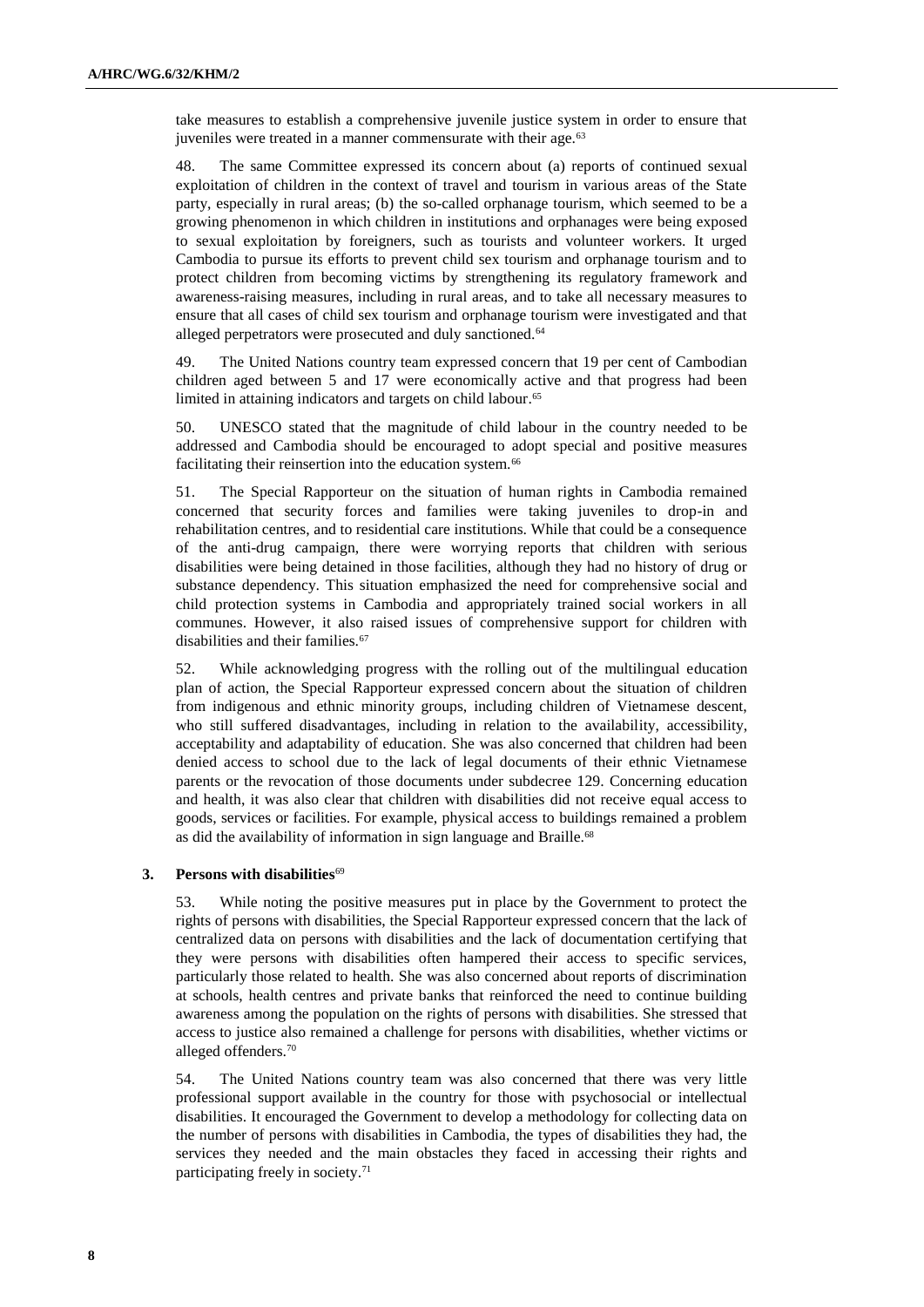55. While noting the reference to the "right to enrolment in public and private educational establishments" and to the promotion of inclusive education by the State in the Law on the Protection and Promotion of the Rights of Persons with Disabilities, UNESCO was concerned about specific provisions, such as the establishment of special classes for persons with disabilities. It also stressed that assessing the extent of disability in the population and its impact on educational disadvantage was essential. It recommended that the Government be encouraged to collect information on people with disabilities and provide adequate measures to ensure their right to education.<sup>72</sup>

#### **4. Minorities and indigenous peoples**

56. The Special Rapporteur on the situation of human rights in Cambodia noted with concern that in Stung Treng Province, the Lower Sesan II hydroelectric project had resulted in the Bunong indigenous people losing their homes and much of their spiritual forest and burial grounds to the reservoir's water, leaving them at risk of losing their livelihoods. In Preah Vihear Province, the Kui indigenous people had some of their farmland and spiritual forest cleared by sugar cane companies.<sup>73</sup> The Special Rapporteur recommended that the Government consider simplifying the communal land titling process to reduce the number of steps required and that it allocate additional funding for the development of indigenous communities.<sup>74</sup>

57. While acknowledging the existing legal framework, the Human Rights Committee expressed concern that indigenous peoples were not sufficiently consulted in the decisionmaking process with respect to issues affecting their rights, including management of their communal lands and the allocation of the land for extractive industries and agribusiness. It was concerned that concessions on the land they claim continue to be granted for private use. The Committee also noted with concern reports that indigenous peoples who did engage with the Government to protect their rights faced significant practical obstacles. It recommended that Cambodia establish an effective consultation mechanism and ensure meaningful consultation with indigenous peoples in decision-making in all areas having an impact on their rights.<sup>75</sup>

58. The United Nations country team encouraged the Government (a) to speed up the process of registration of all Vietnamese and Khmer Krom in Cambodia, in particular children, and ensure their access to economic and social rights; (b) to collect data on indigenous, ethnic and religious minorities, including in the upcoming census, respecting the principles of disaggregation, self-identification, transparency, privacy, participation and accountability; and (c) to roll out the new National Action Plan for Multilingual Education and ensure sufficient funding.<sup>76</sup>

## **5. Migrants, refugees, asylum seekers and internally displaced persons**

59. In the context of meeting international labour standards and Goal 8 of the Sustainable Development Goals, the United Nations country team encouraged the Government to increase protection mechanisms for Cambodian migrants abroad, including domestic workers, and closely monitor labour agencies recruiting and deploying Cambodian migrant workers abroad.<sup>77</sup>

60. UNHCR expressed concern that the national elections planned for July 2018 had prompted heightened political tensions and increased human rights abuses in Cambodia. It stressed that, in particular, ethnic Vietnamese in the country had become a point of political divide, leading to raids on Vietnamese communities (comprised of both migrants and refugees) and withdrawal of citizenship documents for an unknown number of ethnic Vietnamese. Consequently, those individuals had to restart the naturalization process regardless of the number of years of residence in Cambodia.<sup>78</sup>

61. While noting the measures taken by the Government to strengthen birth registration, UNHCR expressed concern that existing law and practice restricted the issuance of birth registration to Khmers. It was also concerned that national legislation did not clearly define who belonged to that category, and that the issuance of birth certificates for Khmers was further hindered by requirements such as registration in a family book and the possession of an address (residential). It noted that the documentation issued by authorities was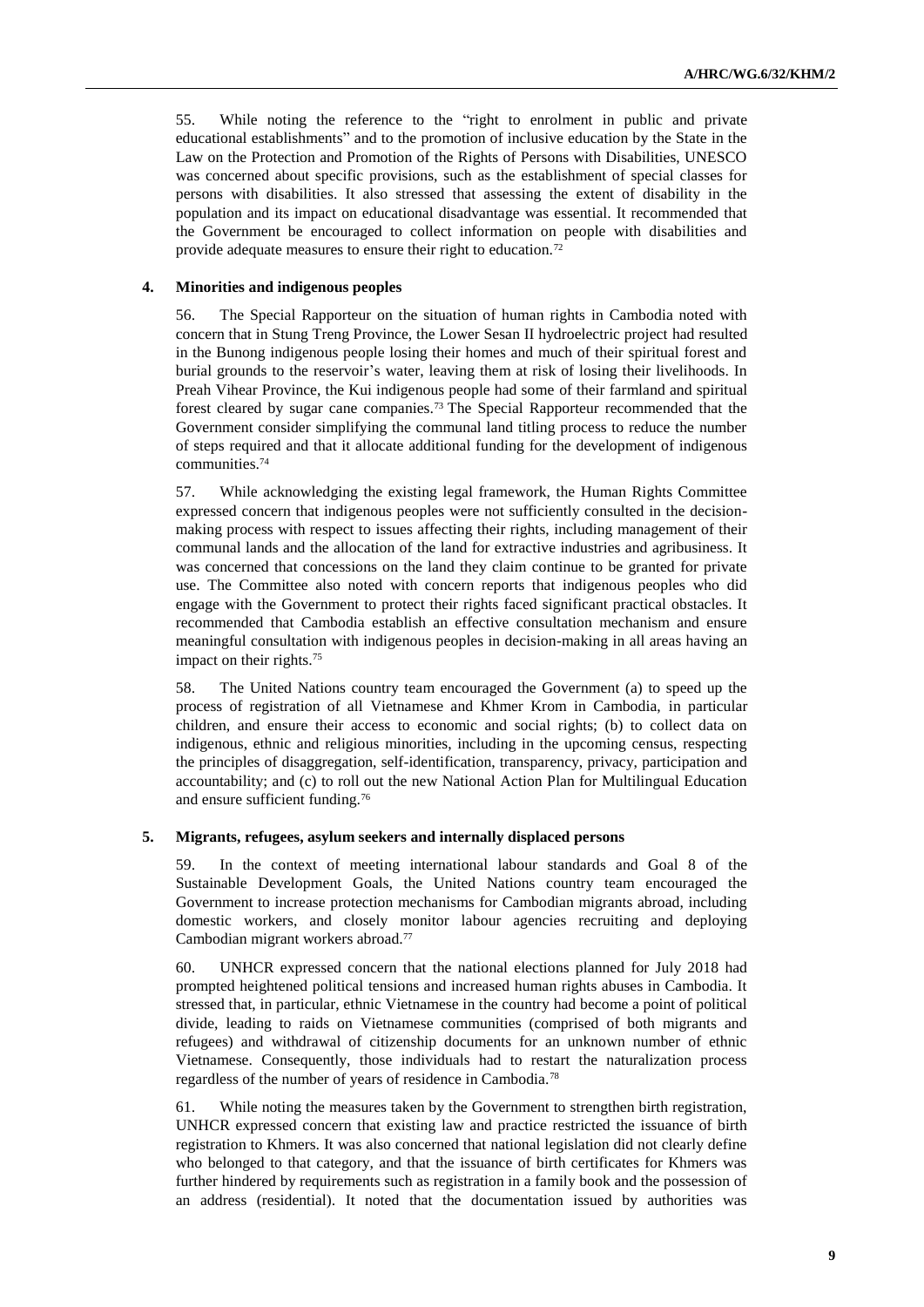designated as "Khmer birth certificates", which might pose problems for persons who did not self-identify as Khmer.<sup>79</sup>

#### **6. Stateless persons**

62. The Human Rights Committee was concerned about the situation of Khmer Krom and ethnic Vietnamese people who had been residing in Cambodia for generations and who had been left stateless or lacked Cambodian identity documents. It was also concerned about the insufficient safeguards to ensure that children born in Cambodia who would otherwise be stateless acquired Cambodian nationality and had access to identity documents. It recommended that Cambodia take all measures necessary to ensure the full enjoyment of Covenant rights by all residents, including stateless persons. It also recommended that Cambodia facilitate access to identification documentation and guarantee the right of stateless children who were born in the territory of Cambodia to stateless parents to acquire a nationality.<sup>80</sup>

#### *Notes*

- <sup>1</sup> Tables containing information on the scope of international obligations and cooperation with international human rights mechanisms and bodies for Cambodia will be available at [www.ohchr.org/EN/Countries/AsiaRegion/Pages/KHIndex.aspx.](https://www.ohchr.org/EN/Countries/AsiaRegion/Pages/KHIndex.aspx)
- <sup>2</sup> For relevant recommendations, see A/HRC/26/16, paras. 118.1-118.12, 119.1-119.15 and 119.13-119.19.
- <sup>3</sup> CCPR/C/KHM/CO/2, para. 5.
- <sup>4</sup> UNHCR submission for the universal periodic review of Cambodia, p. 3.
- <sup>5</sup> UNESCO submission for the universal periodic review of Cambodia, para. 10.
- <sup>6</sup> For relevant recommendations, see A/HRC/26/16, paras. 118.13–118.38, 118.80 and 119.6–119.12.
- <sup>7</sup> CRC/C/OPAC/KHM/CO/1, paras. 16–17.
- 8 Ibid., paras. 8–9.
- <sup>9</sup> A/HRC/33/39, para. 3.
- <sup>10</sup> A/HRC/39/73, paras. 13 and 93.
- <sup>11</sup> For relevant recommendations, see A/HRC/26/16, paras. 118.49–118.58.
- <sup>12</sup> CCPR/C/KHM/CO/2, para. 8.
- <sup>13</sup> Ibid., para. 23.
- <sup>14</sup> Ibid., para. 9.
- <sup>15</sup> For relevant recommendations, see A/HRC/26/16, paras. 118.127–118.136 and 119.30–119.33.
- <sup>16</sup> United Nations country team submission for the universal periodic review of Cambodia, para. 37.
- <sup>17</sup> A/HRC/36/61, para. 52.
- <sup>18</sup> United Nations country team submission, para. 34.
- <sup>19</sup> CCPR/C/KHM/CO/2, para. 12.
- <sup>20</sup> Ibid., para. 13.
- <sup>21</sup> For relevant recommendations, see A/HRC/26/16, paras. 118.60-118.61, 118.79-118.99, 119.20-119.22 and 119.28.
- <sup>22</sup> CCPR/C/KHM/CO/2, para. 11.
- <sup>23</sup> Ibid., para. 19.
- <sup>24</sup> A/HRC/33/39, para. 6.
- <sup>25</sup> A/HRC/39/73, para. 13.
- <sup>26</sup> For relevant recommendations, see A/HRC/26/16, paras. 118.101-118.124, 119.23-119.27 and 119.29.
- <sup>27</sup> CCPR/C/KHM/CO/2, para. 21.
- <sup>28</sup> UNESCO submission, para. 25.
- <sup>29</sup> A/HRC/39/73/Add.1, para. 18.
- <sup>30</sup> A/HRC/39/73, para. 69.
- <sup>31</sup> See statement by the Special Rapporteur at the thirty-ninth session of the Human Rights Council. Available at [www.ohchr.org/EN/NewsEvents/Pages/DisplayNews.aspx?NewsID=23639&LangID=E.](https://www.ohchr.org/EN/NewsEvents/Pages/DisplayNews.aspx?NewsID=23639&LangID=E)
- <sup>32</sup> A/HRC/WGAD/2018/9, paras. 47 and 57.
- <sup>33</sup> A/HRC/39/73/Add.1, para. 87.
- <sup>34</sup> Ibid., para. 88.
- <sup>35</sup> Ibid., para. 89.
- <sup>36</sup> Ibid., para. 90.
- <sup>37</sup> A/HRC/WGAD/2016/45, paras. 43 and 46.
- <sup>38</sup> For the relevant recommendation, see A/HRC/26/16, paras. 118.75–118.78.